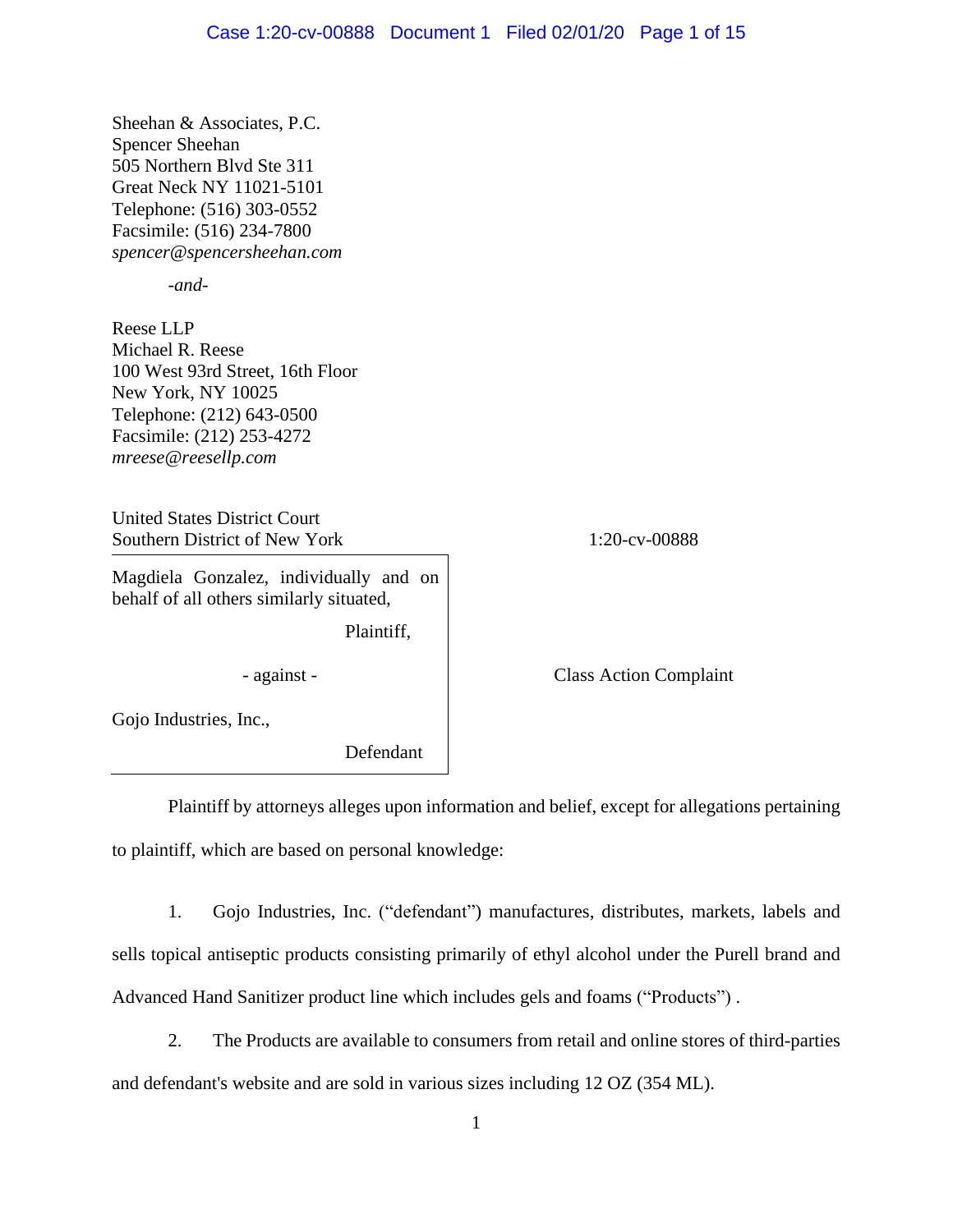# Case 1:20-cv-00888 Document 1 Filed 02/01/20 Page 2 of 15

3. The Products contain substantially similar representations on the labels including "2X Sanitizing Strength\*: 1 squirt PURELL Advanced = 2 squirts Other National Brands," "Advanced Hand Sanitizer," "Kills 99.99% of Illness Causing Germs," "Refreshing Gel" and "Leaves Hands Feeling Soft."



4. The Products' website and social media accounts contains additional representations attesting to their ability to prevent colds, flu and promote educational achievement.

5. However, the Food and Drug Administration ("FDA") recently issued a warning letter to defendant which detailed defendant's false, deceptive and dangerous marketing of the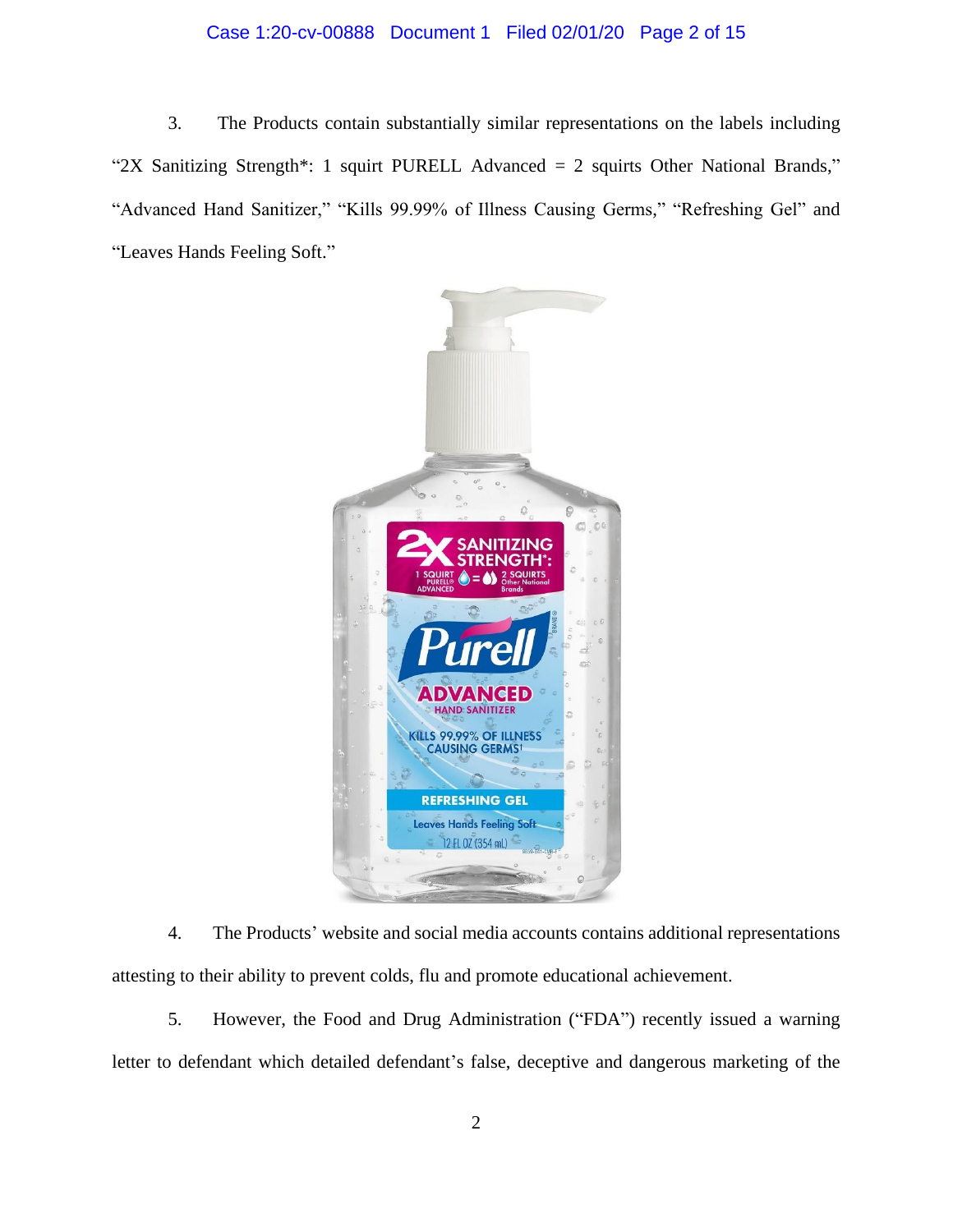Products, as described below.<sup>1</sup>

| General Claim                                       | Specific Quotations from Defendant's Marketing Materials and Website                        |
|-----------------------------------------------------|---------------------------------------------------------------------------------------------|
| Germs                                               | Kills more than 99.99% of most common germs that may cause illness<br>$\bullet$             |
|                                                     | in a healthcare setting, including MRSA & VRE                                               |
|                                                     | <b>Candida auris in the Healthcare Setting</b>                                              |
| Candida auris                                       | To help prevent transmission, hand hygiene with an alcohol-based<br>$\bullet$               |
|                                                     | hand sanitizer is recommended along with hand washing if hands are                          |
|                                                     | soiled. PURELL® Advanced Gel, Foam, and Ultra-Nourishing Foam                               |
|                                                     | Hand Sanitizer products demonstrated effectiveness against a drug                           |
|                                                     | resistant clinical strain of <b>Candida auris</b> in lab testing.                           |
|                                                     | <b>PURELL® Products Help Eliminate MRSA &amp; VRE</b>                                       |
| 100%<br><b>MRSA</b><br>$\&$<br><b>VRE</b> Reduction | 100% MRSA & VRE Reduction [] A recent outcome study shows<br>$\bullet$                      |
|                                                     | that providing the right products, in a customized solution, along with                     |
|                                                     | educational resources for athletes and staff can reduce MRSA and                            |
|                                                     | VRE by 100%[]                                                                               |
|                                                     | The PURELL SOLUTION™ for Education                                                          |
| Educational<br>Outcomes/Truancy                     | 51% Reduced Student Absenteeism<br>$\bullet$                                                |
|                                                     | PURELL <sup>®</sup> products have proven results in delivering positive health<br>$\bullet$ |
|                                                     | outcomes.                                                                                   |
|                                                     | Illness causes 144 million lost school days each year.<br>$\bullet$                         |
|                                                     | In a recent study, student absenteeism was reduced by 51% when<br>$\bullet$                 |
|                                                     | PURELL hand hygiene products were used in conjunction with a                                |
|                                                     | curriculum to teach kids about good hand hygiene.                                           |
|                                                     | 10% Less Teacher Absenteeism PURELL® Products Help<br>$\bullet$                             |
|                                                     | Teachers Stay Well                                                                          |
|                                                     | New teachers are particularly more susceptible to student borne<br>$\bullet$                |
|                                                     | illness[].                                                                                  |
|                                                     | In one study, schools that combined hand-hygiene education with                             |

PURELL® products reduced teacher absenteeism by 10%[].

<sup>&</sup>lt;sup>1</sup> FDA[, Warning Letter to Gojo Industries, Inc.,](https://www.fda.gov/inspections-compliance-enforcement-and-criminal-investigations/warning-letters/gojo-industries-inc-599132-01172020) January 17, 2020, MARCS-CMS 599132.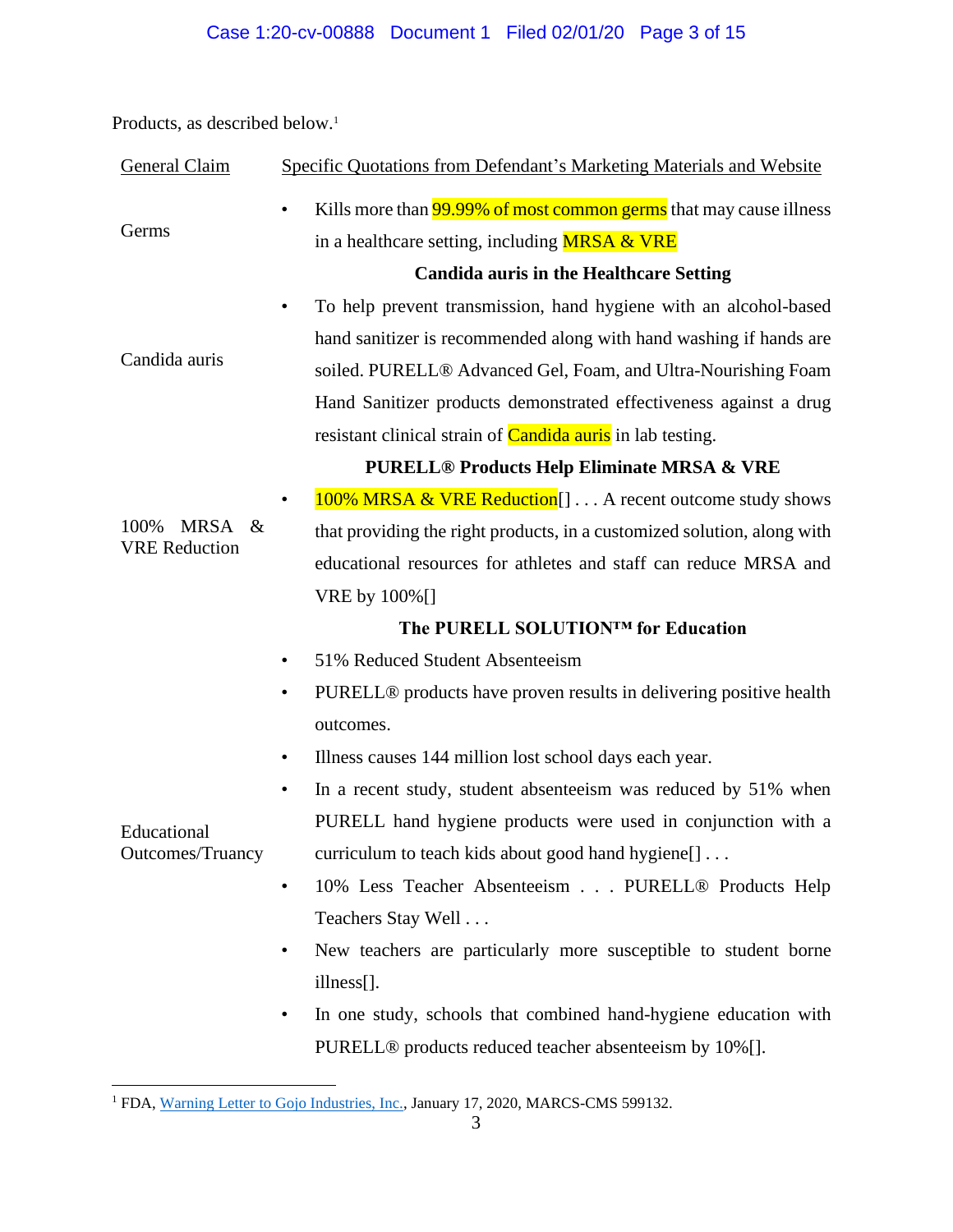- PURELL® Products are Proven to Reduce Absenteeism
- On average, illness causes 144 million lost school days each year[] and missing school can have a significant effect on a student's performance.
- Research has shown that when used alongside a curriculum to teach students about hand hygiene, PURELL® products can reduce student absenteeism by up to 51%[].
- Additionally, teachers who follow this program also experience a 10% reduction of absenteeism[].
- PURELL® Products Help Eliminate MRSA & VRE . . . 100% MRSA & The PURELL SOLUTION<sup>™</sup> has the products you need to help prevent the spread of infection this germ season.

## **Illness Outbreak**

What Steps Can I Take to Prevent the Spread of Norovirus?

Common Colds

influenza

- Even though norovirus is highly contagious, there are ways you can reduce the risk of its spread.
- According to the Centers for Disease Control and Prevention, follow these steps to reduce the spread of the virus.
- 1. Practice good hand hygiene. Make sure to wash your hands with soap and water at key moments, especially after using the restroom since the virus can spread through stool.
- Ebola virus, norovirus, and • Alcohol-based hand sanitizers with at least 60% alcohol can be used in addition to handwashing. . .
	- Are PURELL® Hand Sanitizer products effective against the flu?
	- The FDA does not allow hand sanitizer brands to make viral claims, but from a scientific perspective, influenza is an enveloped virus. Enveloped viruses in general are easily killed or inactivated by alcohol.
	- The World Health Organization (WHO) and the Center for Disease Control and Prevention (CDC) are recommending the use of alcoholbased hand sanitizer as a preventive measure for flu prevention"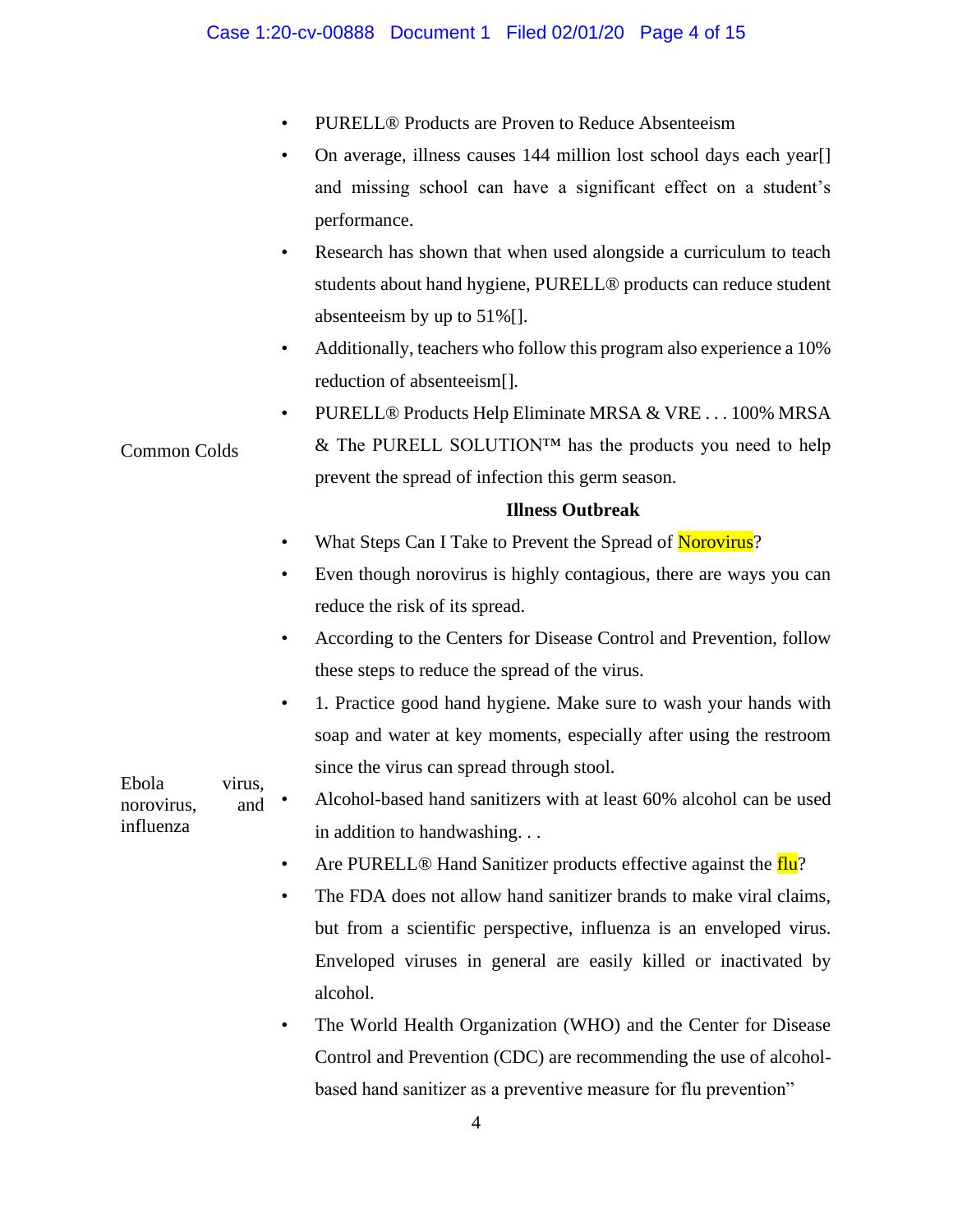- Is PURELL® Advanced Hand Sanitizer Effective Against Ebola?.
- As of today, we are not aware of any hand sanitizers that have been tested against Ebola viruses, including PURELL® Advanced Hand Sanitizer.
- However, it is important to note that the Ebola virus is an enveloped virus. Enveloped viruses in general are easily killed or inactivated by alcohol.
- World Health Organization (WHO) and the Center for Disease Control and Prevention (CDC) are recommending the use of alcoholbased hand sanitizer as a preventive measure during this outbreak . . .

6. The FDA stated that defendant's statements regarding the efficacy of the Products to combat Ebola, norovirus, influenza, absenteeism and common colds indicate the Products are "intended for the diagnosis, cure, mitigation, treatment, or prevention of disease, and/or under section  $201(g)(1)(C)$  of the FD&C Act, 21 U.S.C.  $321(g)(1)(C)$ , because they are intended to affect the structure or any function of the body." 2

7. However, there are no credible scientific studies that link killing or decreasing bacteria on the skin with preventing any of the conditions defendant claims.

8. The Products are marketed as drugs but lack approval from the FDA.

9. The FDA has never established that the Products' main ingredient, ethyl alcohol, is generally recognized as safe and effective for its intended use (GRASE) for antiseptic uses.

10. The Products' claims are beyond those permitted for topical antiseptics which the FDA has allowed.

11. No topical antiseptic products have ever been able to achieve the results defendant advertises as such outcomes are beyond the ability of ethyl alcohol solution.

 $2 \underline{\mathbf{Id}}$ .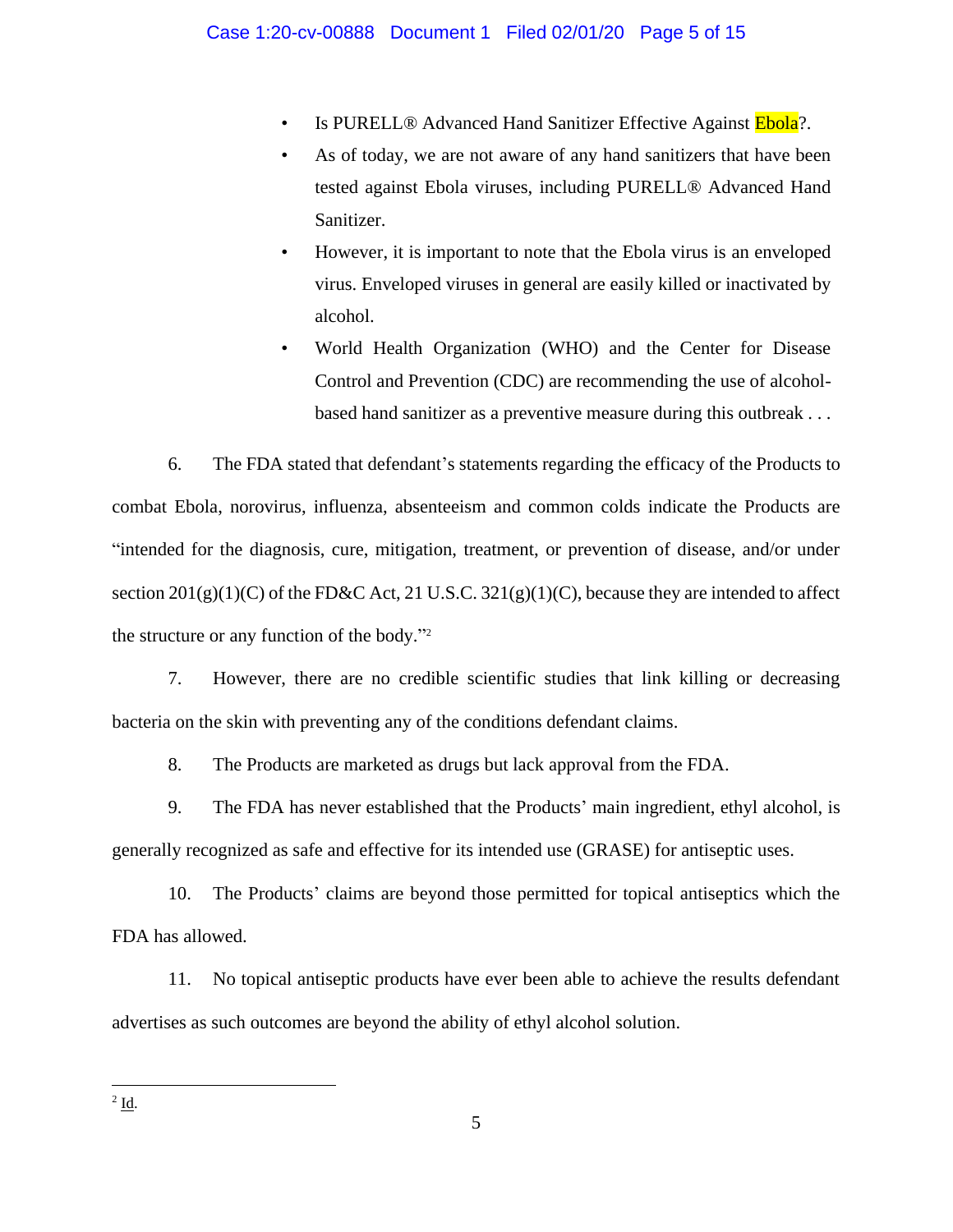#### Case 1:20-cv-00888 Document 1 Filed 02/01/20 Page 6 of 15

12. Defendant's claims are harmful and deceptive to consumers because they give the impression that using the Products is sufficient to prevent the above-described diseases and illnesses.

13. When consumers believe defendant's claims, they are less likely to engage in other precautionary and preventive behavior which actually will prevent transmission of these diseases.

14. Defendant's unqualified claims with respect to absenteeism gives parents the message that regardless of specific reasons their children may have missed school, use of the Products would be able to reduce their missed days by half.

15. Defendant's invocation of the Ebola virus is intended to demonstrate the potency of the Products.

16. Defendant stops short of disclaiming the Products' efficacy in preventing or curing Ebola, but couches its response in qualifying language: "As of today, we are not aware of any hand sanitizers that have been tested against Ebola viruses."

17. In other words, the Products are effective enough that *if* there was testing of hand sanitizers against Ebola, the Products *could* prevent Ebola.

18. While the average American has almost a zero chance of ever contracting "Ebola," its mention is shorthand to describe the most horrific and fatal disease in existence.

19. Even *if* the Products may not be effective against Ebola, the logic goes, consumers could reasonably expect the Products to be effective at preventing diseases less serious than Ebola, which would include practically every other known disease.

20. The recent outbreak of the fatal Coronavirus has prompted increased demand for the Products.

21. According to some reports, defendant has promoted the Products as a viable means

6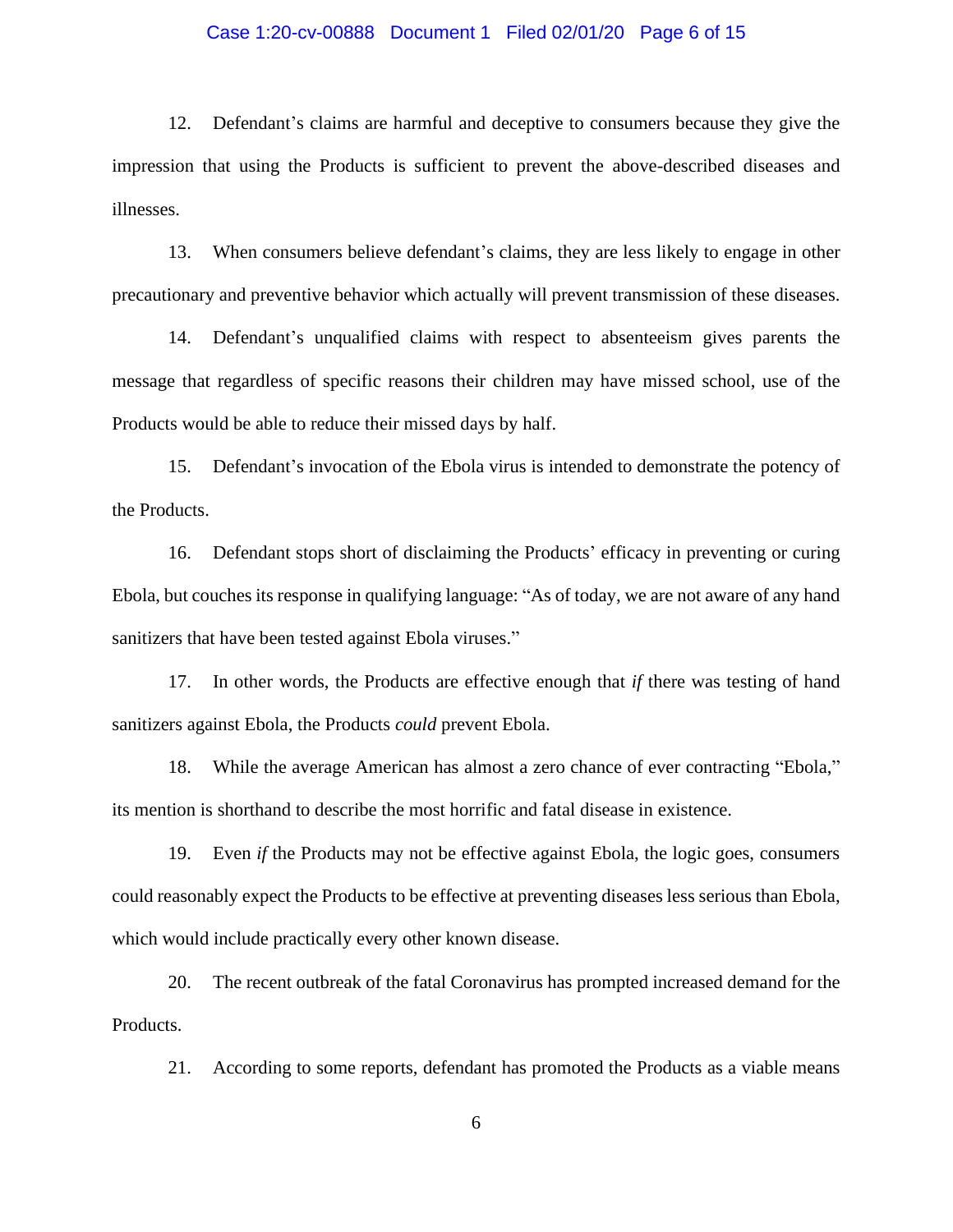#### Case 1:20-cv-00888 Document 1 Filed 02/01/20 Page 7 of 15

of preventing transmission of Coronavirus.

22. The Products are unable to provide the outcomes promised by defendant, but through their representations, cause consumers to defer or forgo taking other concrete measures at preventing disease and illness, thereby increasing their chances of contracting same.

23. Defendant's branding and marketing of the Products is designed to – and did – deceive, mislead, and defraud consumers.

24. Defendant's false, deceptive, and misleading marketing of the Products has enabled defendant to sell more of the Products and at higher prices per unit, than it would have in the absence of this misconduct.

25. This results in additional profits to defendant at the expense of consumers and consumers' greater susceptibility to disease, illness and other more mundane causes of absenteeism, like staying up late at night.

26. The value of the Products that plaintiff actually purchased and used was materially less than its value as represented by defendant.

27. Had plaintiff and class members known the truth, they would not have bought the Products or would have paid less for it, and would not have forgone or deferred proven, medically established recommendations to prevent transmission of disease and illness.

28. The Products contains other representations which are misleading and deceptive.

29. As a result of the false and misleading labeling, the Products are sold at a premium price, approximately no less than \$2.99 per 12 OZ, excluding tax, compared to other similar products represented in a non-misleading way.

### Jurisdiction and Venue

30. Jurisdiction is proper pursuant to 28 U.S.C. § 1332(d)(2) (Class Action Fairness Act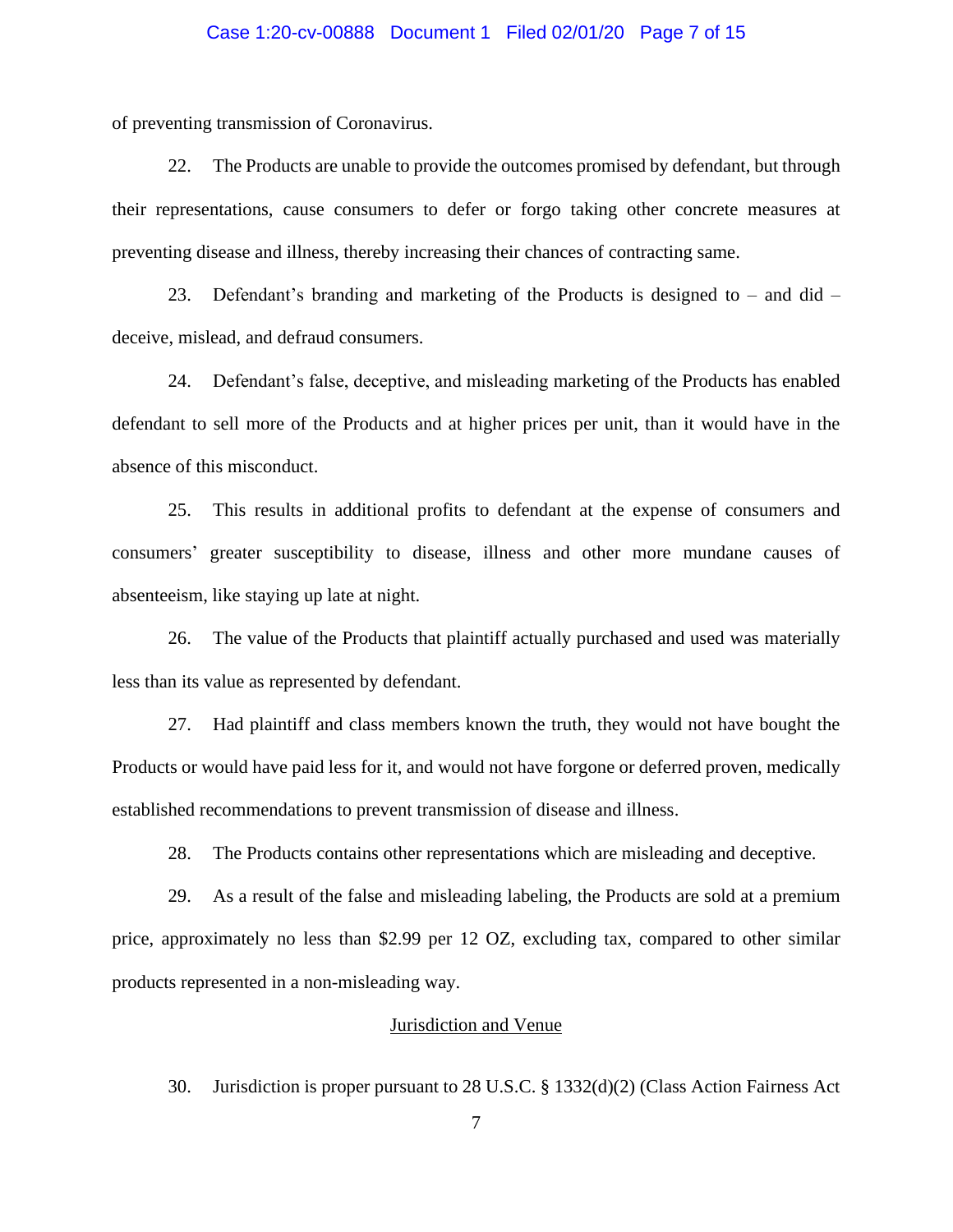#### Case 1:20-cv-00888 Document 1 Filed 02/01/20 Page 8 of 15

of 2005 or "CAFA").

31. Under CAFA, district courts have "original federal jurisdiction over class actions involving (1) an aggregate amount in controversy of at least \$5,000,000; and (2) minimal diversity[.]" *Gold v. New York Life Ins. Co.*, 730 F.3d 137, 141 (2d Cir. 2013).

32. Upon information and belief, the aggregate amount in controversy is more than \$5,000,000.00, exclusive of interests and costs.

33. This is a reasonable assumption because the service is used across the country and has been for several years.

34. Plaintiff is a citizen of New York.

35. Defendant is a Ohio corporation with a principal place of business in Cuyahoga Falls, Summit County, Ohio and is a citizen of Ohio.

36. This court has personal jurisdiction over defendant because it conducts and transacts business, contracts to provide and/or supply and provides and/or supplies services and/or goods within New York.

37. Venue is proper because plaintiff and many class members reside in this District and defendant does business in this District and State.

38. A substantial part of events and omissions giving rise to the claims occurred in this District.

#### Parties

39. Plaintiff is a citizen of New York, New York County, New York.

40. Defendant Gojo Industries, Inc. is a Ohio corporation with a principal place of business in Cuyahoga Falls, Ohio, Summit County.

41. During the relevant statutes of limitations, plaintiff purchased and used defendant's

8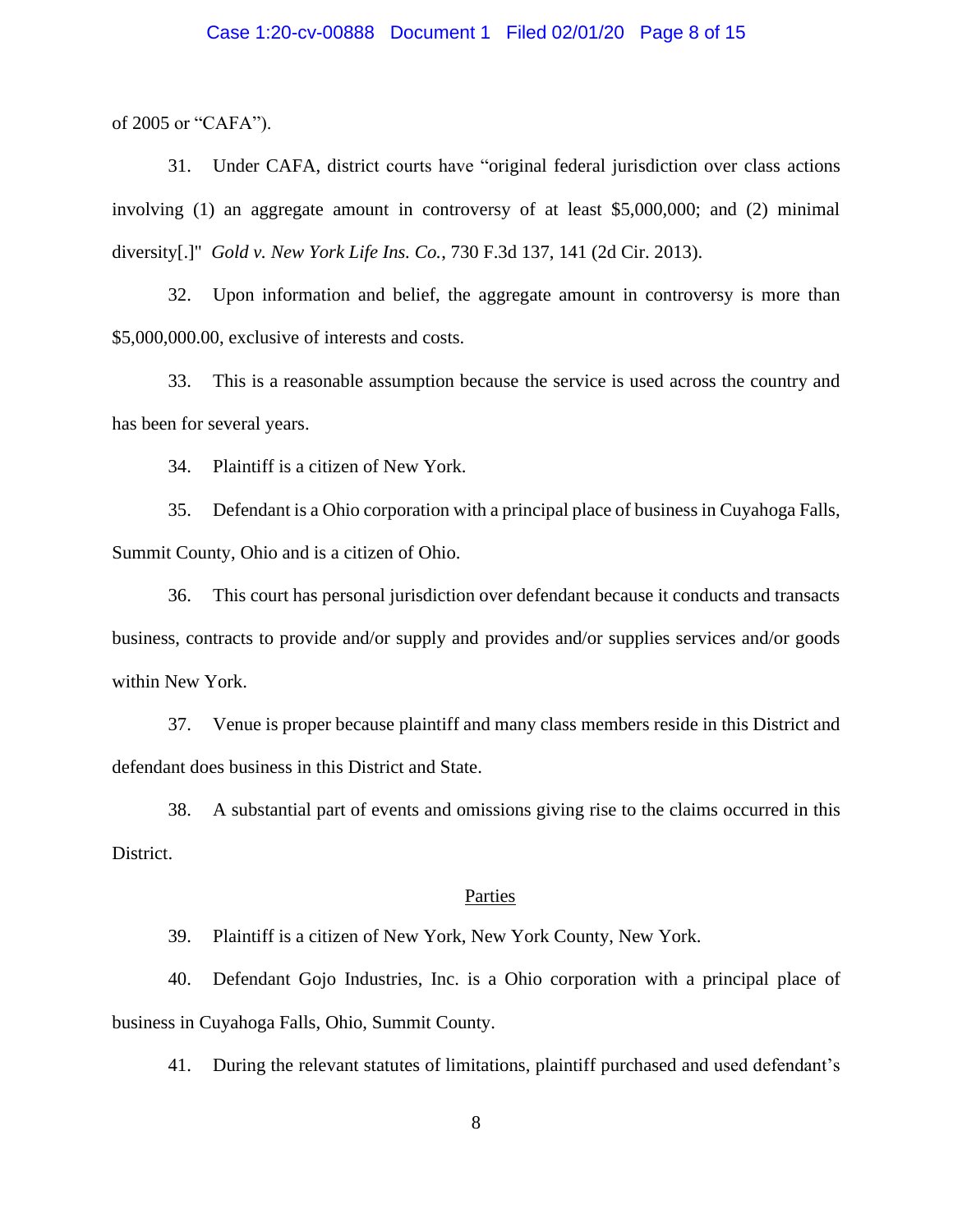Products within this district and/or State in reliance on defendant's marketing materials.

#### Class Allegations

42. The classes will consist of all purchasers of the Products in New York, the other 49 states and a nationwide class where applicable, during the applicable statutes of limitations.

43. Common questions of law or fact predominate and include whether defendant's representations were and are misleading and if plaintiff and class members are entitled to damages.

44. Plaintiff's claims and basis for relief are typical to other members because all were subjected to the same unfair and deceptive actions.

45. Plaintiff is an adequate representative because her interests do not conflict with other members.

46. No individual inquiry is necessary since the focus is only on defendant's practices and the class is definable and ascertainable.

47. Individual actions would risk inconsistent results, be repetitive and are impractical to justify, as the claims are modest relative to the scope of the harm.

48. Plaintiff's counsel is competent and experienced in complex class action litigation and intends to adequately and fairly protect class members' interests.

49. Plaintiff seeks class-wide injunctive relief because the practices continue.

### New York GBL §§ 349 & 350 (Consumer Protection from Deceptive Acts)

50. Plaintiff incorporates by reference all preceding paragraphs.

51. Plaintiff and class members desired to purchase products which were as described and marketed by defendant and expected by reasonable consumers, given the product type.

52. Defendant's acts and omissions are not unique to the parties and have a broader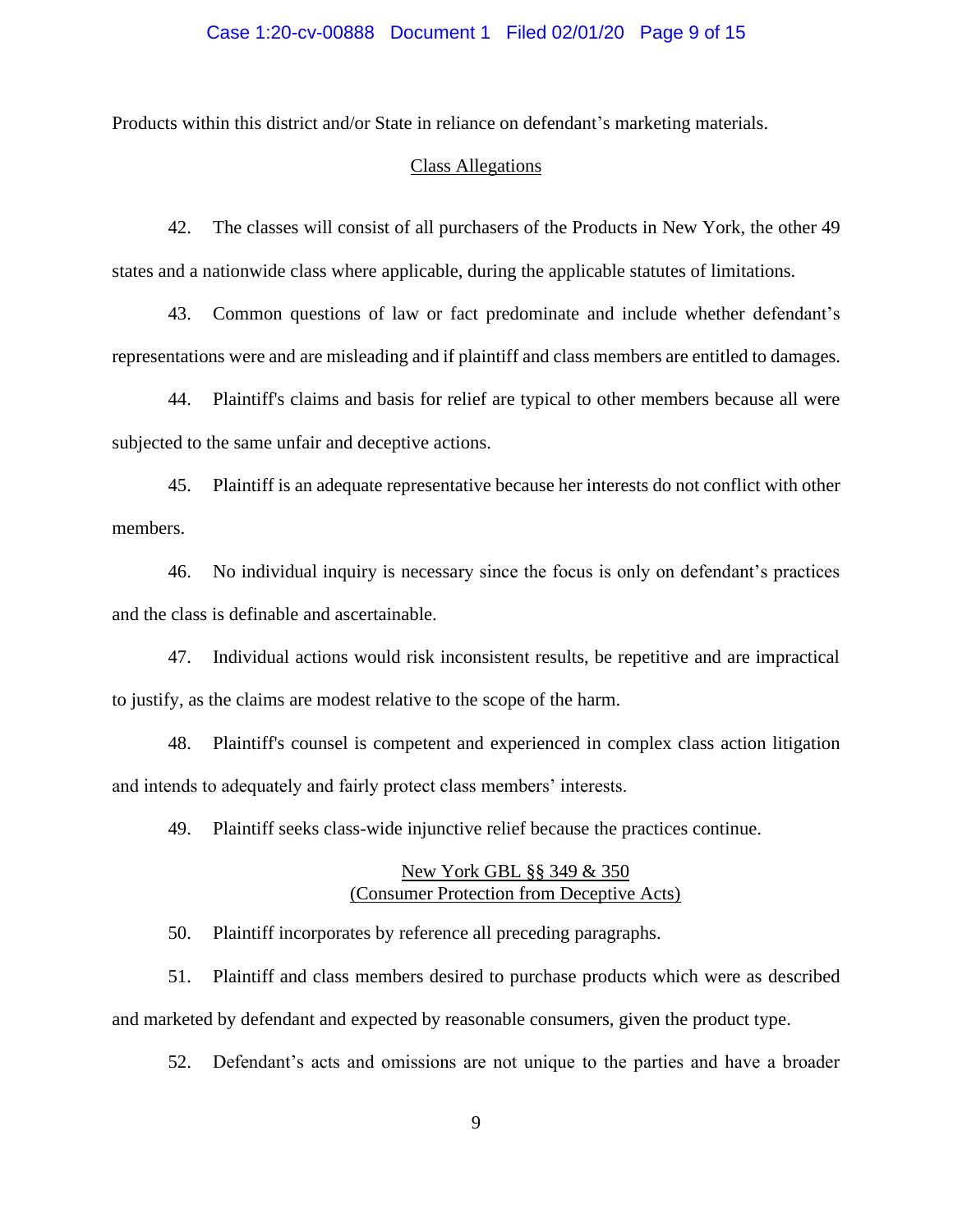#### Case 1:20-cv-00888 Document 1 Filed 02/01/20 Page 10 of 15

impact on the public.

53. Defendant's conduct was misleading, deceptive, unlawful, fraudulent, and unfair because it gives the impression to consumers the Products are effective at preventing colds, flu, absenteeism and promoting bodily health and increased academic achievement. However, when consumers use the Products as intended, they are lulled into a false sense of security as to other scientifically proven measures they should take to achieve the outcomes promoted by defendant.

54. Plaintiff and class members would not have purchased the Products or paid as much if the true facts had been known and would not have foregone or deferred taking proven steps at achieving the outcomes promoted by defendant, suffering damages.

### Negligent Misrepresentation

55. Plaintiff incorporates by reference all preceding paragraphs.

56. Defendant's marketing and advertising gives the impression to consumers the Products are effective at preventing colds, flu, absenteeism and promoting bodily health and increased academic achievement. However, when consumers use the Products as intended, they are lulled into a false sense of security as to other scientifically proven measures they should take to achieve the outcomes promoted by defendant.

57. Defendant had a duty to disclose and/or provide non-deceptive marketing of the Products and its intended uses, and knew or should have known same were false or misleading.

58. This duty is based on defendant's position as an entity which has held itself out as having special knowledge and experience in the production, service and/or sale of the product or service type.

59. The representations took advantage of consumers' (1) cognitive shortcuts made at the point-of-sale and (2) trust placed in defendant, a well-known and respected brand in this sector.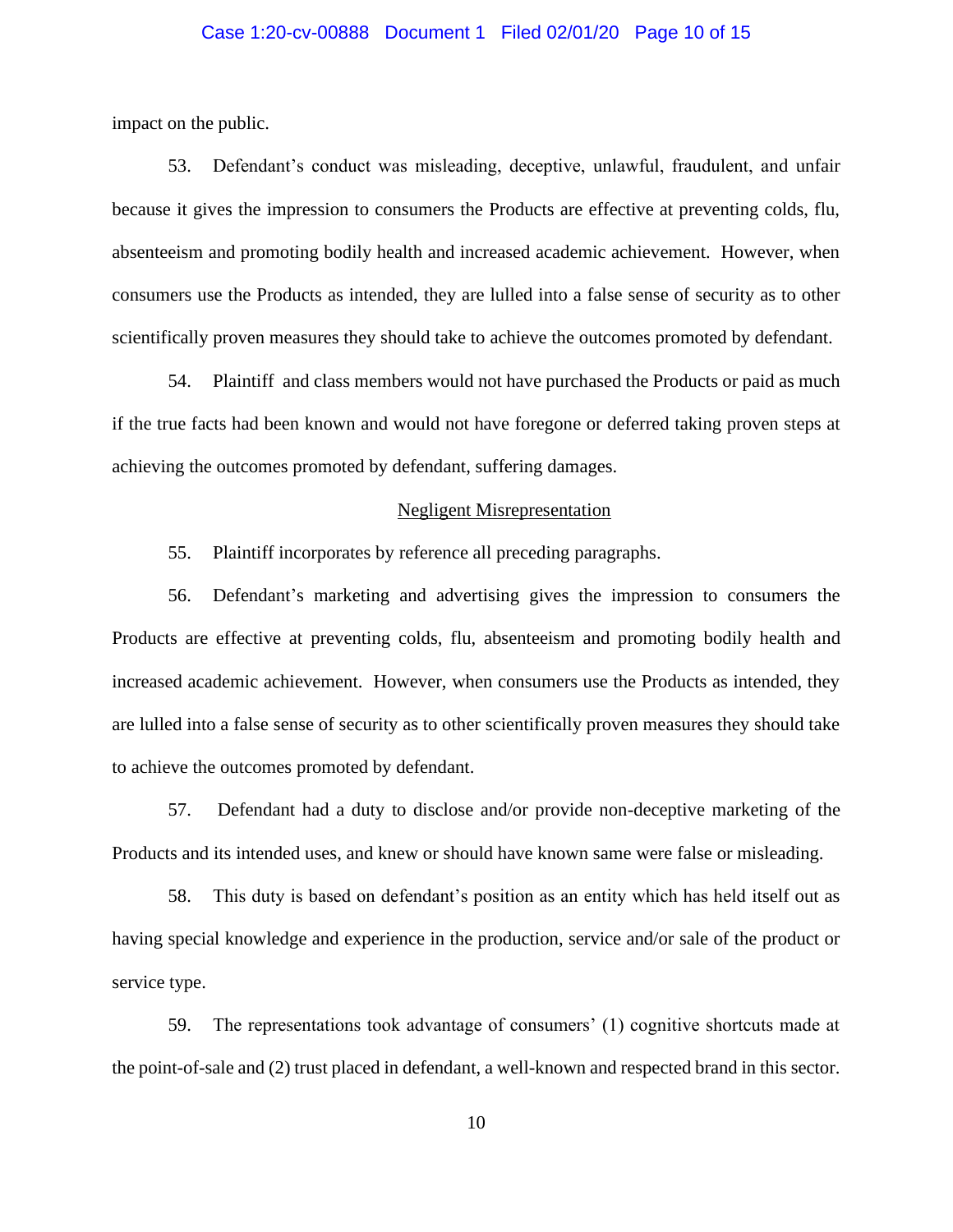#### Case 1:20-cv-00888 Document 1 Filed 02/01/20 Page 11 of 15

60. Plaintiff and class members reasonably and justifiably relied on these negligent misrepresentations and omissions, which served to induce and did induce, the purchase of the Products.

61. Plaintiff and class members would not have purchased the Products or paid as much if the true facts had been known and would not have foregone or deferred taking proven steps at achieving the outcomes promoted by defendant, suffering damages.

### Breaches of Express Warranty, Implied Warranty of Merchantability and Magnuson Moss Warranty Act, 15 U.S.C. §§ 2301, *et seq*.

62. Plaintiff incorporates by reference all preceding paragraphs.

63. Defendant gives the impression to consumers the Products are effective at preventing colds, flu, absenteeism and promoting bodily health and increased academic achievement. However, when consumers use the Products as intended, they are lulled into a false sense of security as to other scientifically proven measures they should take to achieve the outcomes promoted by defendant.

64. The Products warranted to plaintiff and class members that they possessed preventive and other positive capabilities they did not.

65. Defendant had a duty to disclose and/or provide non-deceptive descriptions and marketing of the Products.

66. This duty is based, in part, on defendant's position as one of the most recognized companies in the nation in this sector.

67. Plaintiff provided or will provide notice to defendant, its agents, representatives, retailers and their employees.

68. Defendant had received or should have been aware of the misrepresentations due to numerous complaints by consumers and the FDA to its main office over the past several years.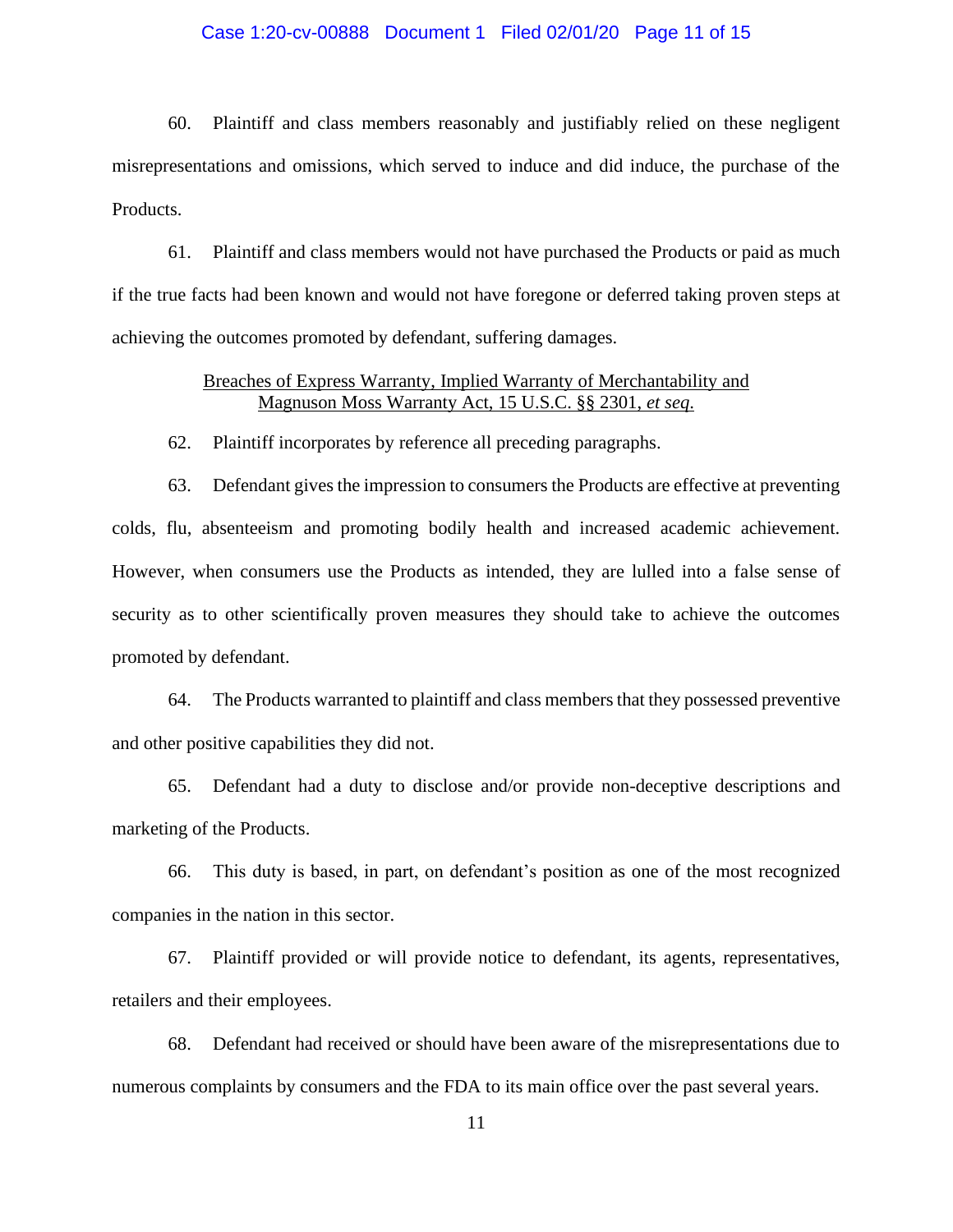#### Case 1:20-cv-00888 Document 1 Filed 02/01/20 Page 12 of 15

69. The Products did not conform to their affirmations of fact and promises due to defendant's actions and were not merchantable.

70. Plaintiff and class members would not have purchased the Products or paid as much if the true facts had been known and would not have foregone or deferred taking proven steps at achieving the outcomes promoted by defendant, suffering damages.

#### Fraud

71. Plaintiff incorporates by references all preceding paragraphs.

72. Defendant's marketing gives the impression to consumers the Products are effective at preventing colds, flu, absenteeism and promoting bodily health and increased academic achievement. However, when consumers use the Products as intended, they are lulled into a false sense of security as to other scientifically proven measures they should take to achieve the outcomes promoted by defendant.

73. Defendant's fraudulent intent is evinced by the outrageousness of its claims and the seriousness of the issue – preventing colds and flu – and defendant's knowledge that in relying on its claims, consumers would fail to seek treatment when they otherwise should have and take measures backed by the scientific and medical community to achieve the desired outcomes.

74. Plaintiff and class members would not have purchased the Products or paid as much if the true facts had been known and would not have foregone or deferred taking proven steps at achieving the outcomes promoted by defendant, suffering damages.

#### Unjust Enrichment

75. Plaintiff incorporates by reference all preceding paragraphs.

76. Defendant obtained benefits and monies because the Products were not as represented and expected, to the detriment and impoverishment of Plaintiff and class members,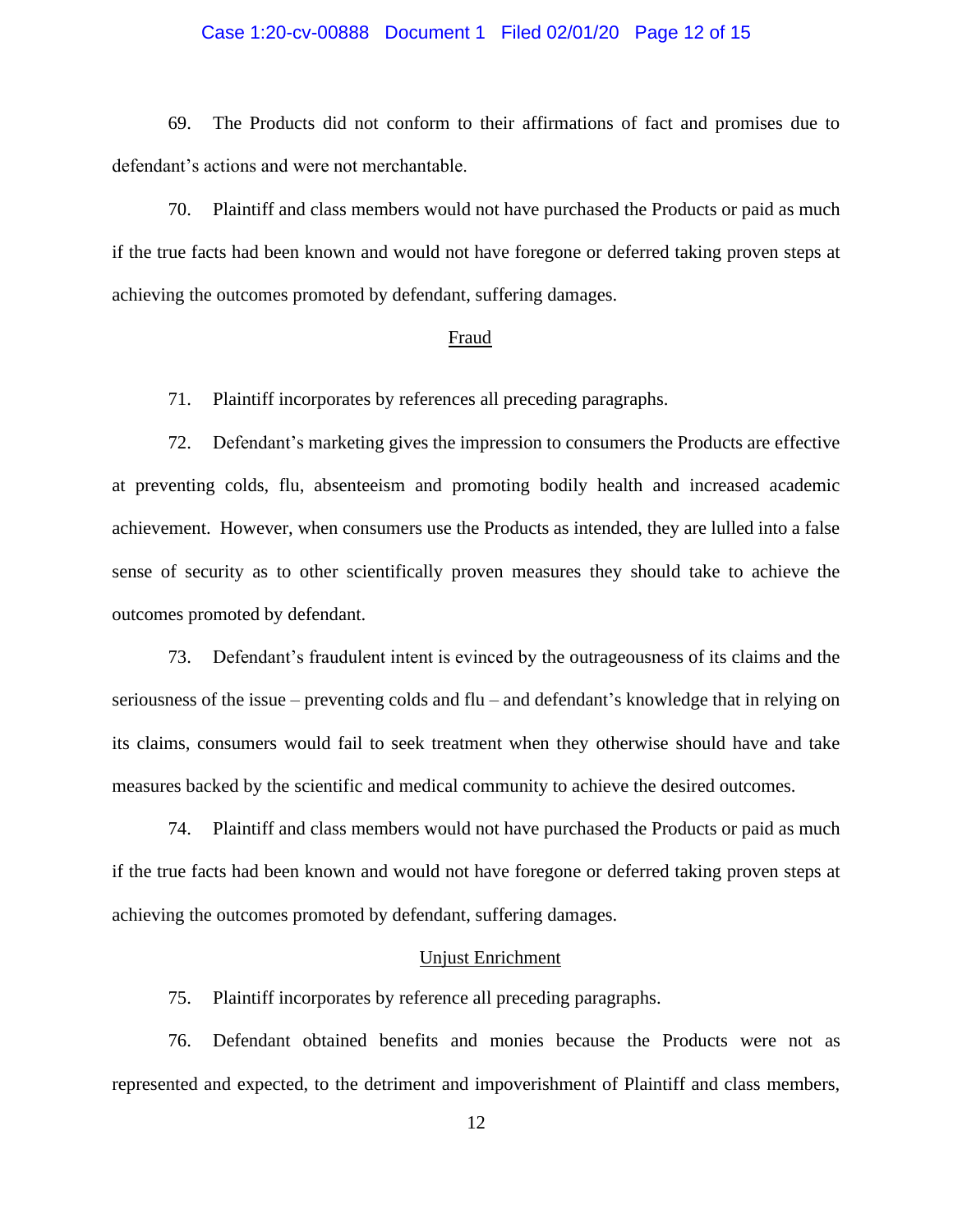who seek restitution and disgorgement of inequitably obtained profits.

# Jury Demand and Prayer for Relief

Plaintiff demands a jury trial on all issues.

**WHEREFORE**, Plaintiff prays for judgment:

- 1. Declaring this a proper class action, certifying Plaintiff as representative and undersigned as counsel for the class;
- 2. Entering preliminary and permanent injunctive relief by directing defendant to correct the challenged practices to comply with the law;
- 3. Injunctive relief to remove, correct and/or refrain from the challenged practices and representations, restitution and disgorgement for members of the State Subclasses pursuant to the applicable laws of their States;
- 4. Awarding monetary damages and interest, including treble and punitive damages, pursuant to the common law and other statutory claims;
- 5. Awarding costs and expenses, including reasonable fees for plaintiff's attorneys and experts; and
- 6. Other and further relief as the Court deems just and proper.

Dated: February 1, 2020

Respectfully submitted,

Sheehan & Associates, P.C. /s/Spencer Sheehan Spencer Sheehan 505 Northern Blvd Ste 311 Great Neck NY 11021-5101 Telephone: (516) 303-0552 Facsimile: (516) 234-7800 *spencer@spencersheehan.com* E.D.N.Y. # SS-8533 S.D.N.Y. # SS-2056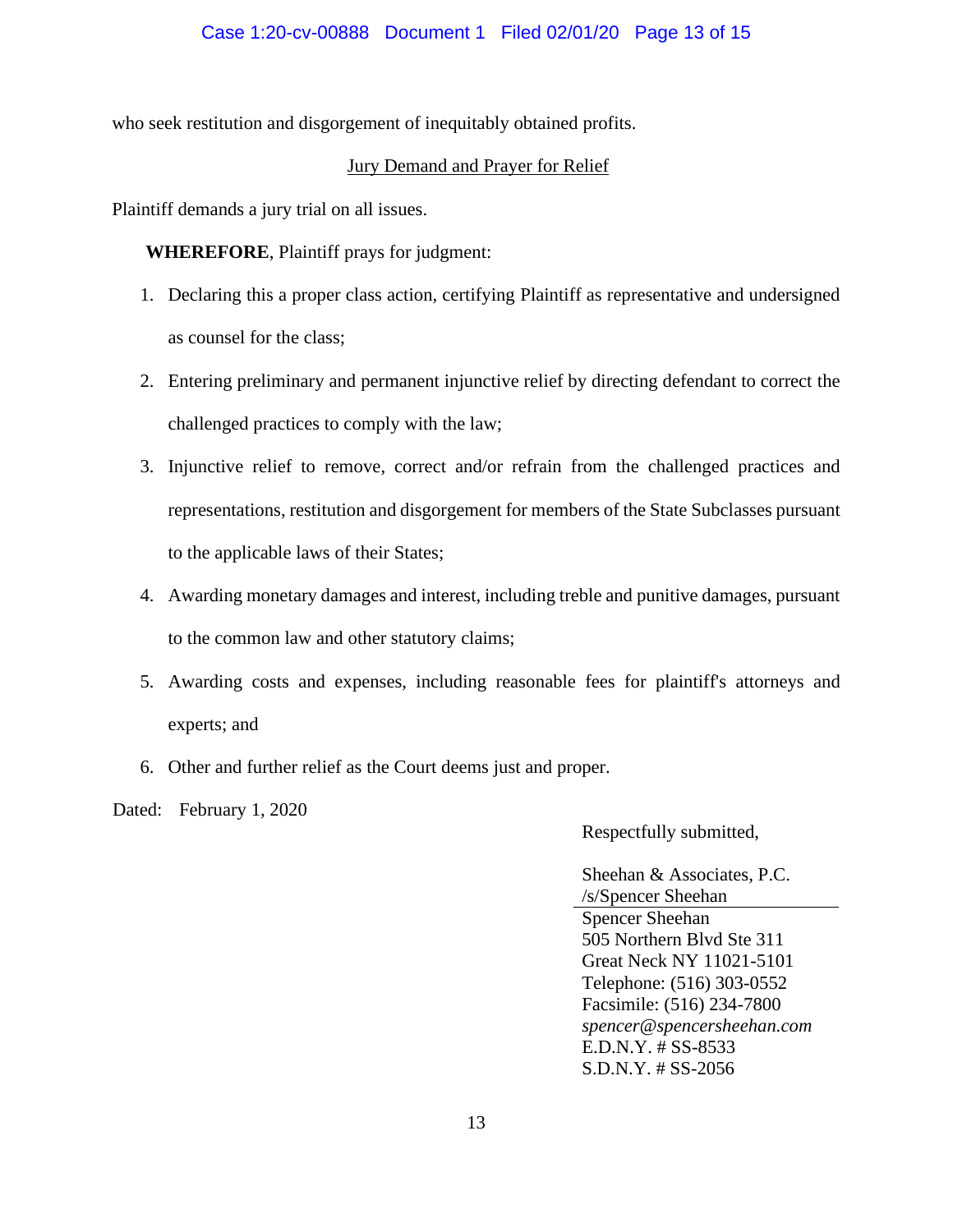# Case 1:20-cv-00888 Document 1 Filed 02/01/20 Page 14 of 15

-and-

Reese LLP Michael R. Reese 100 West 93rd Street, 16th Floor New York, NY 10025 Telephone: (212) 643-0500 Facsimile: (212) 253-4272 *mreese@reesellp.com*